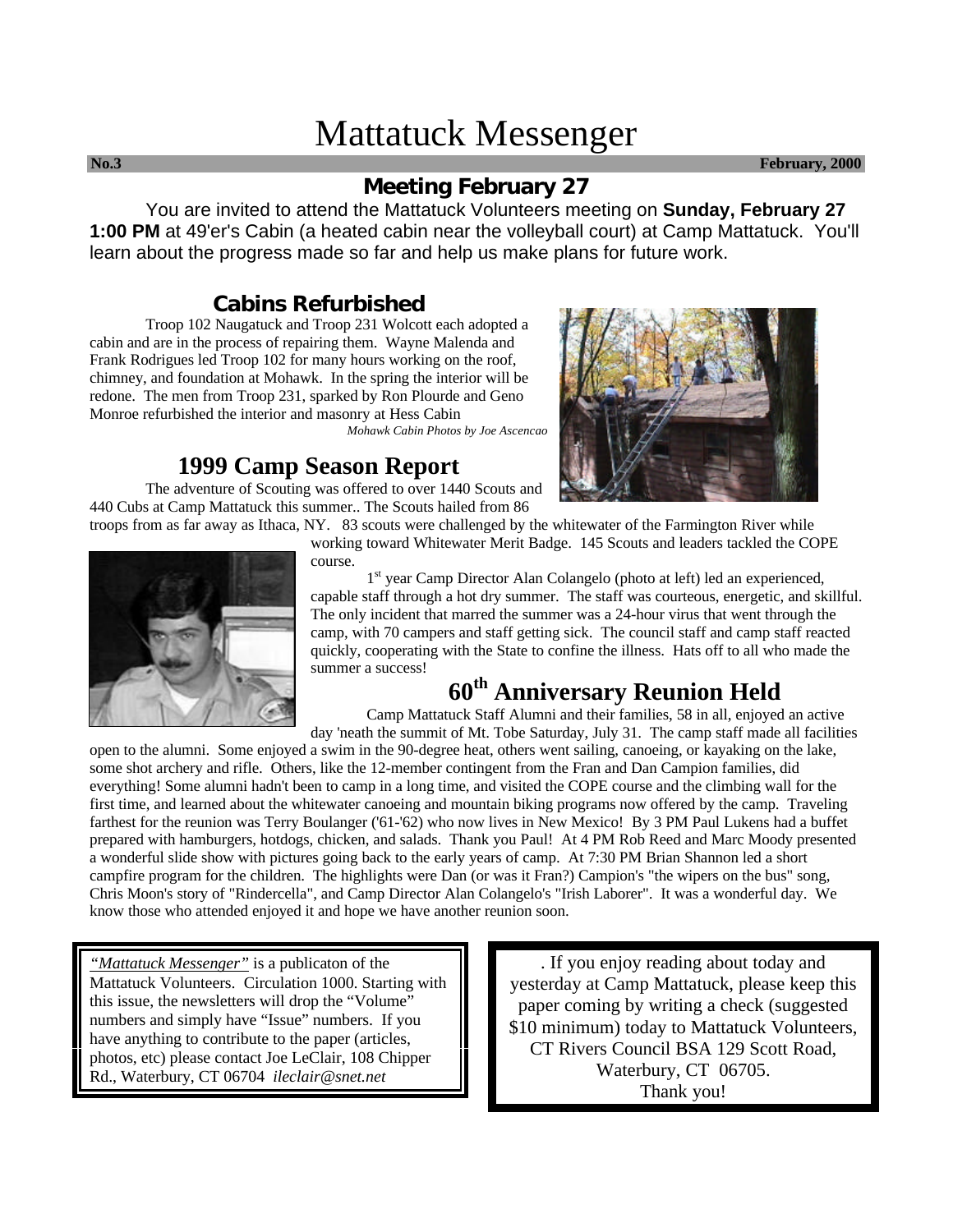# **Order of the Arrow**

Chapter Chief Matt Plourde roports that the September 10-12 OA weekend went great. The largest group of candidates in a number of years, 43 in all, completed their Ordeal. 25 brothers worked alongside the army of candidates to accomplish the following:

- A 100 200 foot area behind Polaris Campsite was cleared to swing the site back away from the road.
- A 100 ft radius around the Polaris fire ring was cleared for a new campsite.
- The trail leading from Tobe's Well to the Point was cleared and made passable again.
- The fire road was also cleared so that the United Way could put up boundary signs made over the weekend.

# **Next OA weekend…April 14-16, 2000** *(Note change of date!)*

The full slate of officers elected were:

*Chapter Chief*- **Matt Plourde** *Vice-Chief* - **Justin Clair** *Treasurer* - **Joe Barbour** *Secretary* - **Brice DeAlessio** *Lodge Representative* - **Josh Sedlock**

Good luck to these young men in their important roles. **Paul Lukens** continues to do a fine job as Chapter Advisor.



# **Trail Blazer Norman Baril**

A pattern maker is a skilled woodworker who makes a wooden form used to sand cast large machine parts out of molten metal. The wooden form must have the proper taper or "draft" so it can be removed from the sand without disturbing it. The form usually would include elaborate curves and blends to strengthen the finished part. From this pattern many cast parts could be produced, so the pattern maker's hours of careful shaping and finishing were well spent. Norman Baril, a pattern maker for his working life, helped shape the Mattatuck we know today with his strong hands and dedicated heart. Old-time Scouters often say that of all the people who worked at camp, Norman Baril was among the most devoted, but least recognized.

In the early years of Mattatuck the most prominent troop at camp was Troop 13 of Sacred

Heart Church in Waterbury. With Napoleon Charbonneau and Alfred Baril on the Council camp committee and a good active troop under Mr. Jack Kearney, Troop 13 was among the first to camp at Mattatuck, was instrumental in many projects at camp, and had numerous members on the camp staff.

Norman Baril worked on the camp staff in the 1940's when he wasn't serving in the Seabees in World War II. He founded and led the original Order of the Arrow dance team, and was Order of the Arrow Chief in 1950-51. Much of what he created we take for granted. In the 1950's Mr. Baril led the camp staff in the construction of the trading post, teamed with camp ranger Ed Lovrinowicz in building Hirsch-Cole Lodge, which serves as the ranger's home, and was instrumental in getting the Seabees to do the site work for the original amphitheater. When he wasn't out camping with Troop 13 or Explorer Post 13, for which he was Post Advisor, he was at camp working.

Norman Baril passed away in 1964 at the age of 43, six years after receiving the Silver Beaver Award for distinguished service to Scouting. His work lives on as people he influenced strive to emulate his dedication.

*We thank Gene Baril, Norm's younger brother, for information on this article. Gene worked at camp three summers, succeeded his brother as O.A. chief, revived the dance team in the 1950's, , and years later brought his troop to Camp Mattatuck when he was a Meriden Scoutmaster.*

> **Mattatuck Volunteers Officers** (Elected April, 1999) Chairman…David Monckton 203-263-2361 Vice Chairman/Treas…Paul Lukens…203-758-9541 Secretary…Robert Reed…860-593-5977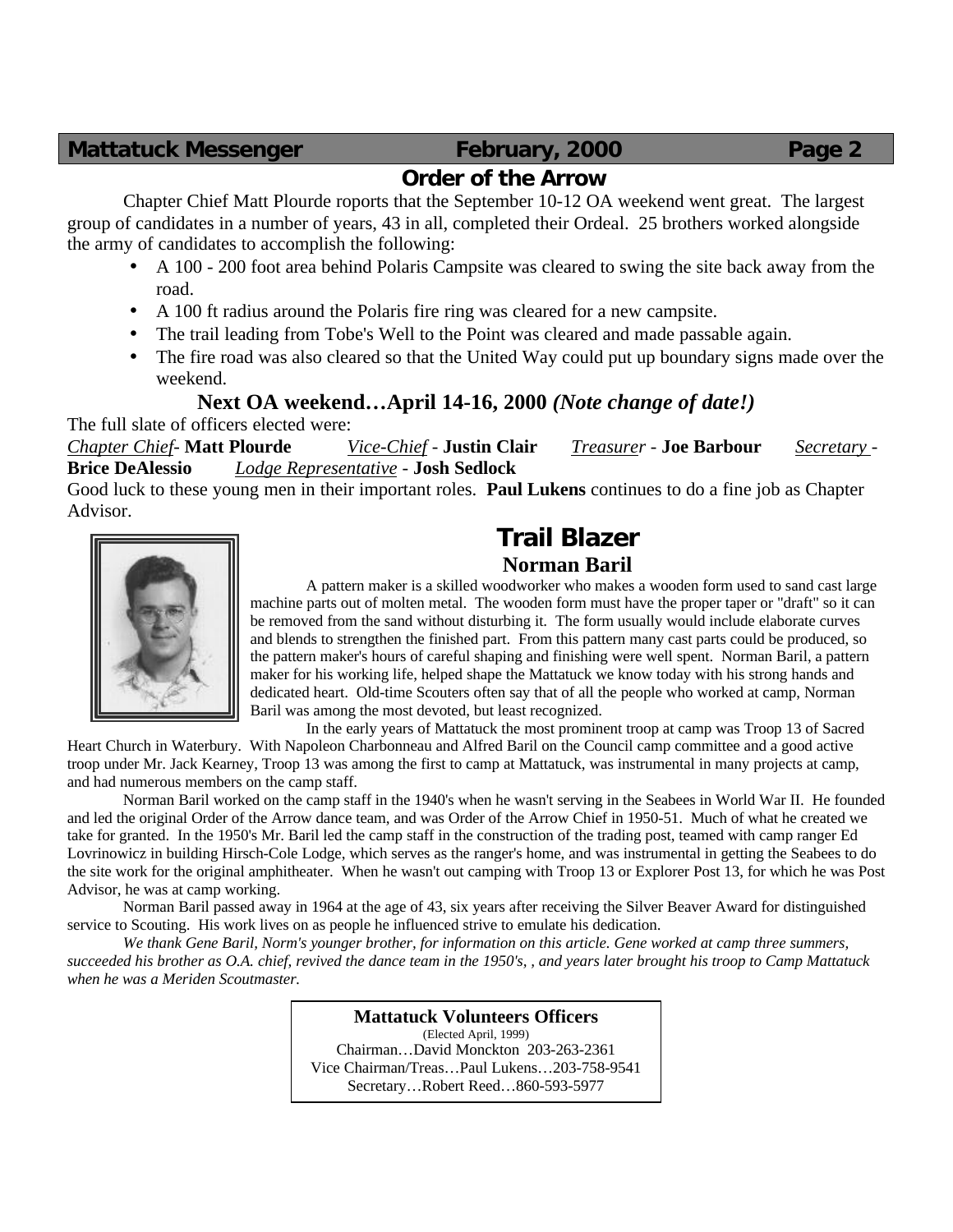## **Where Is He Now?**

Richard Lorenz…Waterfront '68-'69

After graduating from Renselear Poly Tech in 1973 with a Bachelor's Degree in Aeronautical Engineering Richard Lorenz worked for North American Rockwell in California. For over three years he worked on the Space Shuttle. From there he went to Boeing, where he's worked in their Propulsion department ever since. (737, 747, 767, 777...) Currently he is the Propulsion Requirements and Compliance Chief Engineer, an Associate Technical Fellow, and a Designated Engineering Representative to the FAA. Dick and his wife Marcia have two daughters(Chris - 17, Kate - 14) and one son(Joe - 11).

### **The Lorenz File Part 1 "What am I doing Here?"**

*The following is the first in a series of memories from Richard Lorenz(Waterfront '68-69), who now lives in California…*

Golly Mr. Peabody, lets get in the "wayback' machine. 1968. Bobby and Martin had been shot. Hot cars are in vogue and yet to be snuffed by "Naderites". Student unrest is prevalent. Vietnam hangs over the heads of the youth and around the neck of the country. Atomic war is never far away. Woodstock happens next year and Kent State the following spring. And here I am, a youth of 16, high on hormonal overdose and full of idealism.

Where does a young man go for the summer? At 16, the sandlot baseball games in the neighborhood have lost some luster. (can already hit the ball out of the 'park', so what else is there?) The neighborhood boys (the ones I used to play baseball and pop-gun wars with) are now playing poker. I don't gamble. I'm the one who comes back from Vegas in a barrel. Few employers give more than a passing glance at a 16 year old's resume (presuming you know how to write one). Working at the grocery store seems like a pretty lame job. You haven't gotten your license yet, so the girls pay you little attention (presuming you know how to approach them or that they'd give you a second glance if you DID drive.) So what do you do? >

John (Brother) seems to like counseling at camp Mattatuck. I vaguely remember this place. I had a court of Honor (and to date, my only standing ovation) there at an 'end of the week' campfire in ' 67. I have never been there before as a camper. Money means little to me (Did I really believe that once??). So why not ask for an application? So what if you know no one and have no job experience. Fill it out in your best handwriting. (how do you spell exemplary again??)

They've deigned to give you an interview. Holy smoke, did I tell them I'd never been to camp before in my life?? Who is Harold Jackson anyway? But he's the one I remember from the interview. During the interview, I swear the first words out of Harold's mouth (which I hear again and again over the next two summers) are, 'Get a haircut!'.(1968 styles run against this advice) The next discussions revolve around my desire to work on waterfront. I'm told they usually don't give this assignment to first year counselors.(truth or not, who knows) They talk to me about working in Scoutcraft. John does this and likes it. I don't. I grew up with boats and swimming and this is what I love and want. Sun, surf, Beachboys, girls, bronze skin.( the ozone layer and skin cancer are far in the future) They say they'll let me know.

As you guessed, I'm accepted. 10 weeks for \$50. Six days a week, essentially 24 hrs a day. And all you can eat?(Well it sounded good at the time...) \$50 for the summer??? I suppose that's why college gave me a scholarship. They viewed the camp as charity work! I pack dad's sea bag (a leftover from his time in the service) putting in all the neatly folded clothes mom gives to me. She knows that in six days she'll get an ugly pile back.

OK so now I'm at camp. Show me to the Waterfront, and I'll show them how to do it!! So why have they got me riding on a trailer full of old tents, pulled by a tractor, driven by some skinny guy who smokes a pipe? This guy never knows the meaning of, "you can't do that with a tractor". (Now how the heck did he get that through those trees. And who's going to get the chainsaw to get it out?) The sun is here, I'm here, the water is here (and looks inviting). Why am I putting up tents??

A day later I find out "the grand plan". The rain starts to fall and now we get to wade into the cold water to put the docks up. The trailer and tents look pretty good now. The other counselors on the trailer laugh as they drive by. I'd make some smart remark if I could just get my teeth to stop chattering. I see John every so often. He has his work to do and is as busy as I, so we can't fraternize. But he's there just the same. An important touchstone in this new world with unfamiliar people.

The docks. I'm never sure how these actually go up. By the laws of physics, they cannot be put up properly. By all rights, new campers should walk down the causeway, buckle over laughing at the katty whompus docks and die. End of camp, end of story. But they do go up, and don't look half bad at the end. At this time, both sets of docks (beach and boat) are supported by the lake bottom. The metal beach dock goes in first, and we spend lots of time digging in the footings to achieve a passably level dock. By the end of our efforts here, I'm sure that any compass carried over the docks would go haywire due to the number of bolts we drop in the water.

I swear the boat docks are as heavy as the row boats. It's here I learn the two most valuable tools on the waterfront. The 'fid' is one. It is used for levering holes and footings where they don't want to go. The second is a handy list of expletives. The expletives are used as a heavy footing drops on your toe, or as you dig up a load of stinking muck from the lake bottom. The Water covers a lot of our sins.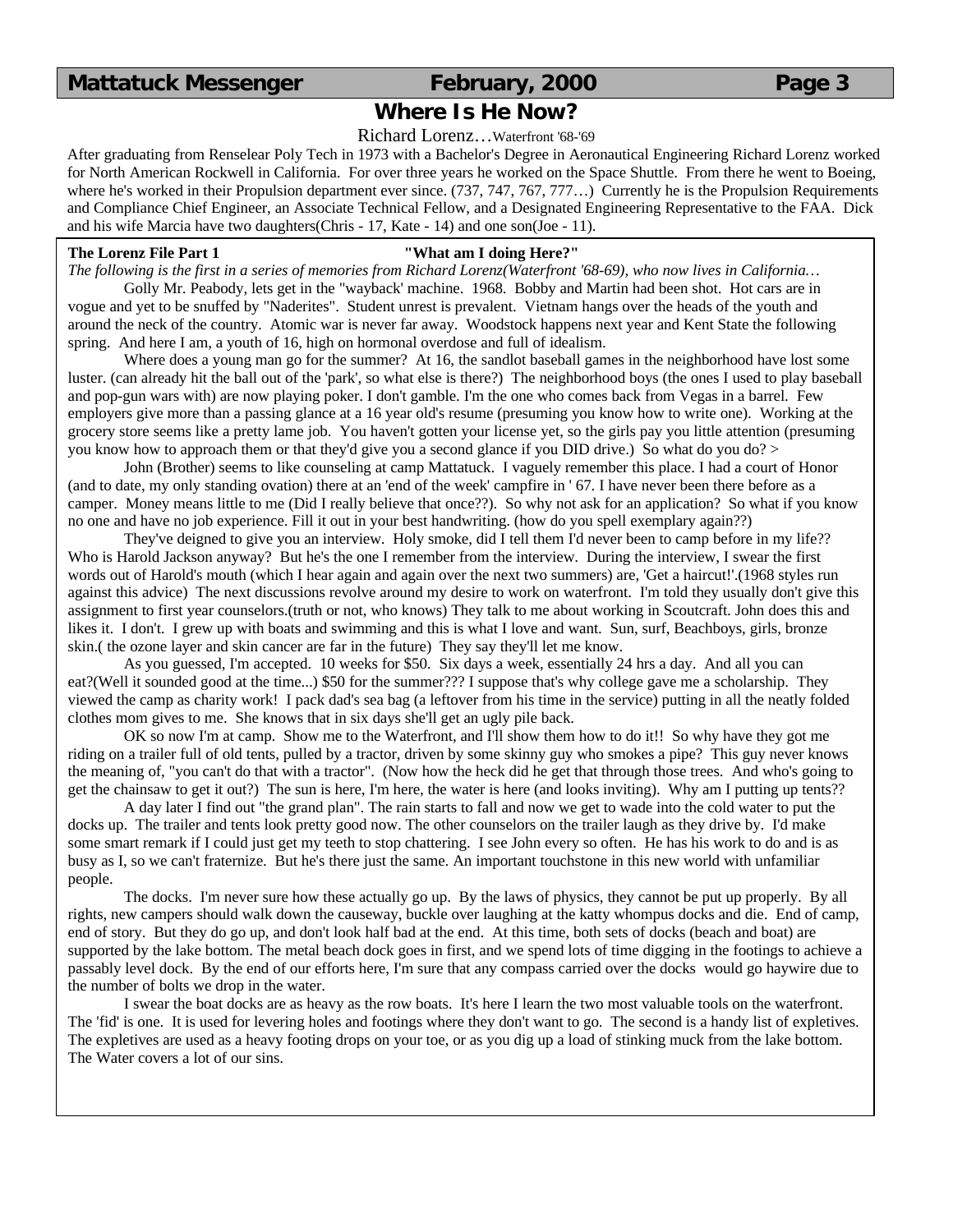# Chriswish List

*Italics* = done underlined = whodunnit

# **See anything you'd like to do? Anything you'd like to provide funds for?**

- *Toms' Way (trail from Day camp to grove)* completed by Toms' family, staff members, volunteers and the scouts and leaders of Troop 102, 52, 109
- *Mohawk Cabin repair stone work of chimney, relocate wood stove, replace roof, shingles, replace worn ceiling, repair hole in floor, move coat hooks, reset pillars, replace worn siding, install new thresholds* - Wayne Malenda, Frank Rodrigues and Troop 102,
- *Hess Cabin Updating the electrical wiring indoors, adding outlets and switches adding outside porch lighting, new paneling on walls, ceiling boards replaced, fireplace stonework, new steps on back door, reset pillar on front door, remove old counter, wood stove relocated* - Ron Plourde, Geno Monroe and Troop 231 Wolcott, Troop 230 Wolcott
- *Repair light below trading post* Kevin Parkhurst of Parkhurst Electric
- *Replace Amphitheater Light* Bob Herbert
- Gesner Cabin

*Fix Railings At New Cabin* - rangers staff

Install gutters over back steps of Gesner cabin

- *Replace Wiring To Trading Post* Kevin Parkhurst of Parkhurst Electric
- *Rebuild The Canoe Funyak And Kayak Racks* summer camp staff
- *Cut down the tree in front of the Dining hall* Bob Herbert, Darryl Andrews
- *Cut down tree over Polaris latrine* Bob Herbert, Jim Doback, Charlie Doback and a bucket truck from Lauretano Sign Co.
- Build latrines and showers at Arrow South, Cedar, Mohawk and Maple
- Replace support pipe on water line in front of health lodge
- Rebuild the northern portion of the shower house to add toilets
- Add handwashing facility to outside of dining hall near bell
- Handicap access to office
- Build a new office across from Lovett Lodge. Convert the old office into a trading post and a museum. Remove the old trading post
- Replace foam in the swimming raft
- Repair the hole in the wall near the mixer
- Replace the toaster in the dining hall kitchen
- Add to the Northeast corner of the Dining hall and add public flush toilets, remove the old bathroom and improve the storage area
- Install anti siphon valves on all latrines and install short garden hoses
- Barnum cabin seal chimney leak, repair holes in ceiling, repair hole in floor, repair door latches, remove kitchen sink, rebuild kitchen counter
- Reset pillars at nature center
- Bury waterline to health lodge and dining hall
- Replace drainage pipe at cub beach
- Rebuild cub swim fence entrance
- Get sand to cub beach
- Install stained glass window in peak of chapel
- Install vents in back room of chapel
- Rebuild the wooden canoes
- Acquire 3 sailboats
- Spray poison ivy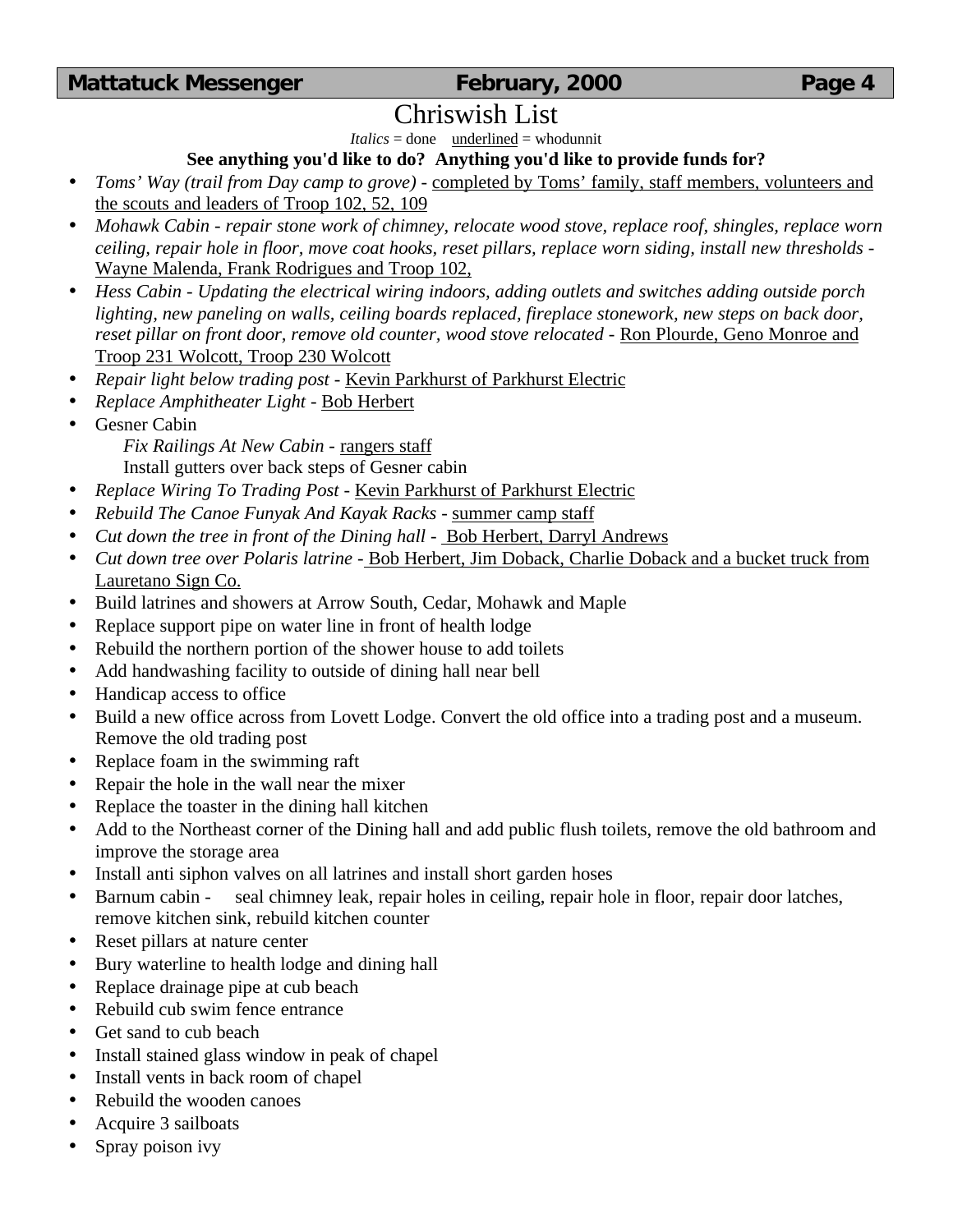- Grade road
- Gravel the path to the activity pavilion
- Lengthen gutter at pavilion
- Fill and grade the ledge on the lumber yard road to archery
- Spray and kill plant growth at rifle in may so it will be dean for june
- Install water fountain at archery
- Repair road and drainage on road from arrow s to archery
- Make and install campsite signs for all summer sites and program areas
- Make and install campsite signs for off season sites
- Reset pillars at chapel so doors open
- Fill in more shooting area at archery
- Remove more stumps and rocks to enlarge shooting area at archery range
- Remove more stumps and rocks to enlarge shotgun area at rifle range
- Repaint the walk in cooler floor
- Acquire and install diving board
- Replace the swimming log seats
- Screw the sagging ceiling in the kitchen
- Re-grade hill above swimming area
- Fill worn spots below parents section in amphitheater
- Cut down rotten tree next to Barnum
- Rebuild the stone wall below the spillway



New interior of Hess Cabin. Photo by Rob Reed



More Mohawk Cabin photos by Jose Ascencao…